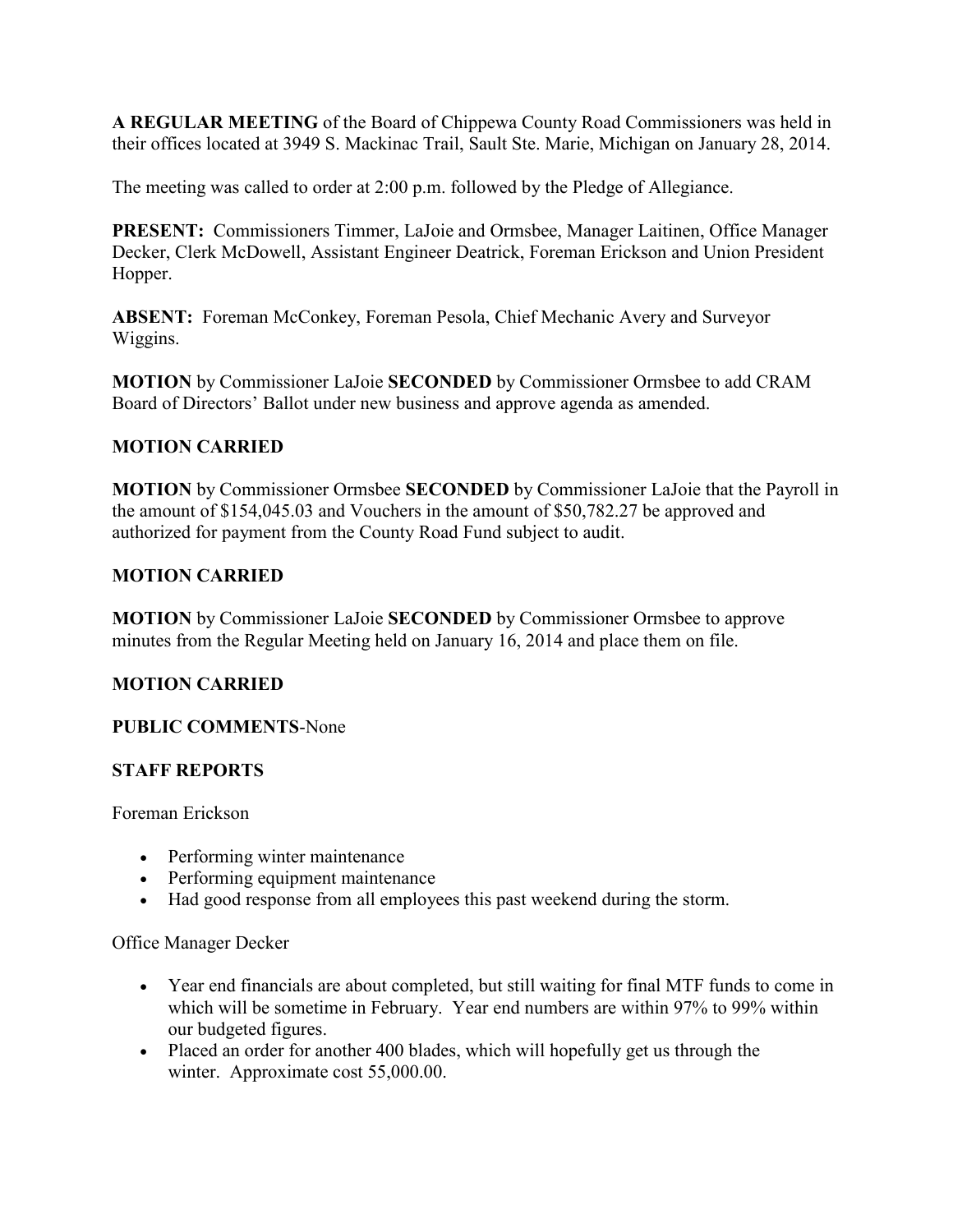Assistant Engineer Deatrick

- Presented plans for Federal Aid project,  $1\frac{1}{2}$  Mile Road on Sugar Island. Will be submitting the plans after Board approval.
- Working on federal aid project for repairs to bridge approaches. Working on design for guardrail replacement on Bound Road bridge approach.

# **COUNTY COMMISSIONERS' COMMENTS-**Done

## **MANAGERS REPORT**

• Received notification of approval from FHWA for reimbursement for storm damage on Sugar Island. Approved to receive up to \$820,000.00. Will be working on submitting supporting documentation for each damage site. Billings maybe submitted for any work performed so far, but any remaining permanent repair work will be billed as it is completed.

**MOTION** by Commissioner Timmer **SECONDED** by Commissioner LaJoie that a letter of recognition be drafted and sent to the Sault Tribe for Wendy Hoffman's diligent efforts in helping us secure disaster aid for Sugar Island.

## **MOTION CARRIED**

- Gave update on status of health care. We have received the final numbers on the 000 division and will be working to set up a meeting with union steward and union team as soon as we can.
- The Supplemental Appropriations Bill appears to have support to have it introduced along with a substitute bill once it hits the floor.
- Was contacted by Representative Foster's office regarding project applications being taken for surplus funds available through the Rural Road Risk Fund. We have submitted an estimate for Riverside Drive from 22 Mile Road north to the bridge.
- Discussed article published in the Roads & Bridges by MDOT Director. He made accusations about Michigan Legislators laying down on the job.
- Working on final details for the Little Rapids contract and should have it ready for our next meeting.

Chairman Timmer presented notice of Straits Area Council Meeting to be held at Audies in Mackinaw City on Tuesday, February 4, 2014. No action required.

Assistant Engineer Deatrick presented Plan Sheets for the 1½ Mile Road project on Sugar Island for approval. Total estimate was in the amount of \$755,868.77 originally programmed at \$780,000.00.

**MOTION** by Commissioner Ormsbee **SECONDED** by Commissioner LaJoie to approve the Boards signatures on the 1½ Mile Road Plan Sheets.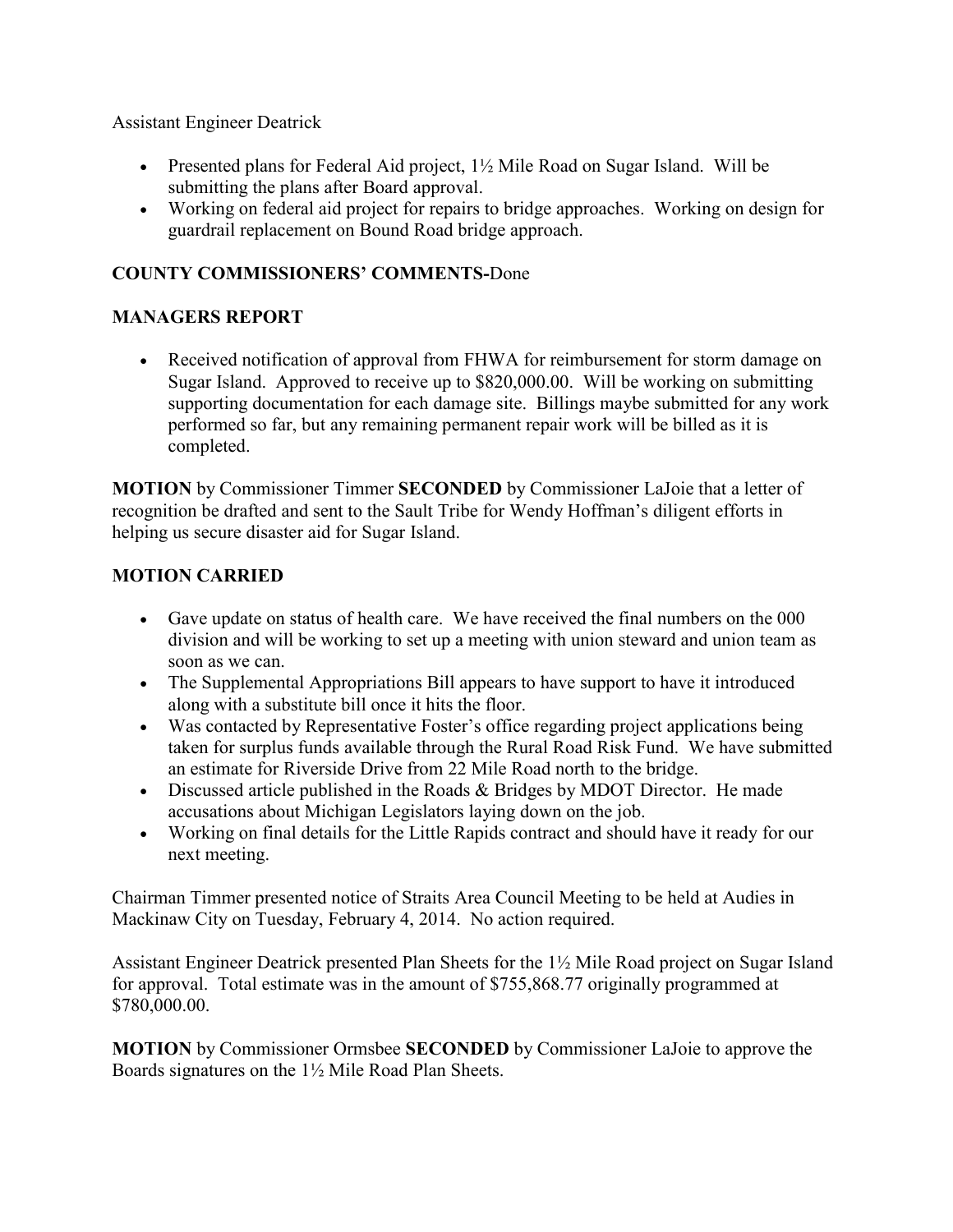## **MOTION CARRIED**

Manager Laitinen presented annual request for use of Road Commission grader at the I-500 track during the race this Saturday. We have two volunteer drivers to operate the grader. One individual is a current employee the other is a retiree.

**MOTION** by Commissioner LaJoie **SECONDED** by Commissioner Ormsbee to authorize the use of the Road Commission grader during the I-500 race.

# **MOTION CARRIED**

Manager Laitinen informed the Board that he did also authorize the use of the grader at the Kinross race track.

Manager Laitinen presented approval of contractual wage increase of 2% for all union staff and asked that the same be extended to non-union staff. The rate increase will be effective 02-01-14.

**MOTION** by Commissioner Ormsbee **SECONDED** by Commissioner LaJoie to approve both non union and union wage increase of 2% effective 02-01-14.

## **MOTION CARRIED**

Manager Laitinen presented Financial Audit proposal from Anderson, Tackman & Company for 2013, 2014, and 2015. Services for 2013 would be 7,500, for 2014 would be 7,600 and for 2015 would be 7,700. He indicated we have been very happy with their work.

Manager Laitinen reported on past fees charged and indicated that there seems to be a lot more work because of the new reporting requirements established under GASB.

**MOTION** by Commissioner Ormsbee **SECONDED** by Commissioner LaJoie to approve the three year Financial Audit proposal with Anderson, Tackman & Company with the understanding that Office Manager Decker try and negotiate a better rate.

## **MOTION CARRIED**

## **UNFINISHED BUSINESS**

Discussion ensued on status of being able to send the new truck to body builders.

#### **NEW BUSINESS**

• CRAM Board of Directors' Ballot

Discussion on the two candidates, Mr. Jim Iwanicki, from Marquette and Mr. Lester Livermore, Mackinac running for the CRAM Board of Directors, which is a three year term.